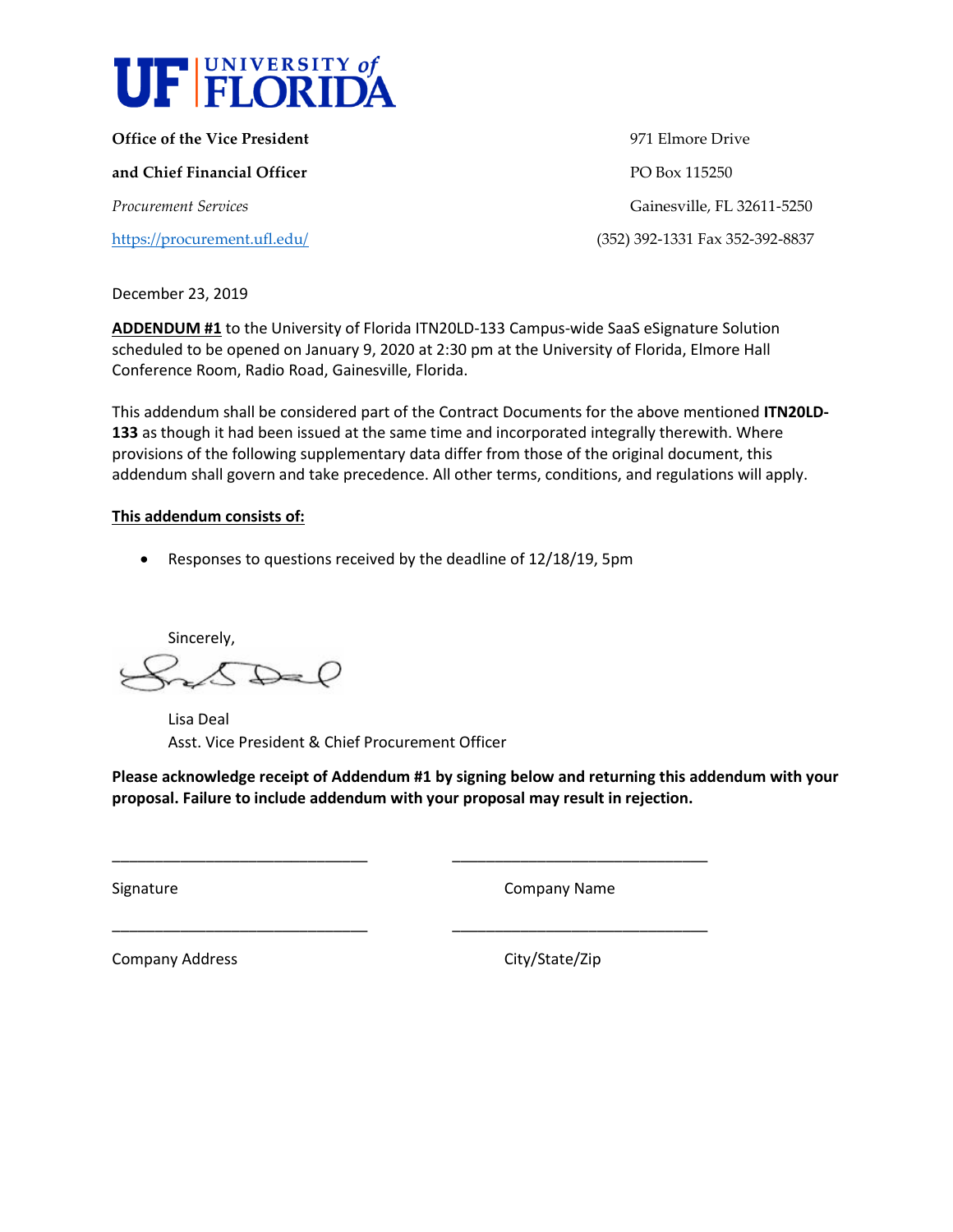| <b>Category Area</b>         | Question                                           | <b>Comment/Inquiry Area</b> | Response                       |
|------------------------------|----------------------------------------------------|-----------------------------|--------------------------------|
| <b>General Questions and</b> | Does the University of                             |                             | No, UF does not                |
| submission                   | Florida require                                    |                             | require purchasing             |
|                              | purchasing through a                               |                             | thru' a channel                |
|                              | channel partner?                                   |                             | partner.                       |
|                              |                                                    |                             |                                |
| <b>General Questions and</b> | If so, do you prefer or                            |                             | since a channel partner        |
| submission                   | require that it be Dell?                           |                             | purchase isn't                 |
|                              |                                                    |                             | required, this question        |
|                              |                                                    |                             | doesn't require a              |
|                              |                                                    |                             | response.                      |
|                              |                                                    |                             |                                |
| <b>General Questions and</b> | If you require to                                  |                             | See Response above             |
| submission                   | purchase through a                                 |                             |                                |
|                              | channel partner, but                               |                             |                                |
|                              | Dell is not required,                              |                             |                                |
|                              | what other partners                                |                             |                                |
|                              | are you able to use?                               |                             |                                |
|                              |                                                    |                             |                                |
| <b>General Questions and</b> | If you are able to                                 |                             | The requirements are           |
| submission                   | purchase directly                                  |                             | that HelloSign respond         |
|                              | through HelloSign and                              |                             | to this ITN/public             |
|                              | not through a channel                              |                             | solicitation - that will       |
|                              | partner, what are the                              |                             | create a contracting           |
|                              | requirements in order                              |                             | vehicle/mechanism              |
|                              | to purchase direct? (i.e.                          |                             | that UF can use.               |
|                              | being on state                                     |                             |                                |
|                              | contracts, etc.)                                   |                             |                                |
| <b>General Questions and</b> | Does the University of                             |                             | Yes, UF has worked             |
| submission                   | Florida have the                                   |                             | with many supplier's           |
|                              | resources to work with                             |                             | API's.                         |
|                              | the HelloSign API?                                 |                             |                                |
|                              |                                                    |                             |                                |
| <b>General Questions and</b> | Would UF like to                                   |                             | We primarily want to           |
| submission                   | understand the scope of                            |                             | understand the ease            |
|                              | partnerships with<br>vendors such as               |                             | with which your                |
|                              | Microsoft and how easily                           |                             | solution can natively          |
|                              | the product integrates                             |                             | integrate Microsoft            |
|                              | with common                                        |                             | business applications          |
|                              | applications within the UF                         |                             | and how seamless and           |
|                              | user community?                                    |                             | up to date those               |
|                              | Please describe how the                            |                             | integrations will be as        |
|                              | vendor works with                                  |                             | Microsoft releases new         |
|                              | Microsoft in partnering to<br>make the application |                             | versions of their<br>software. |
|                              | integrate seamlessly                               |                             |                                |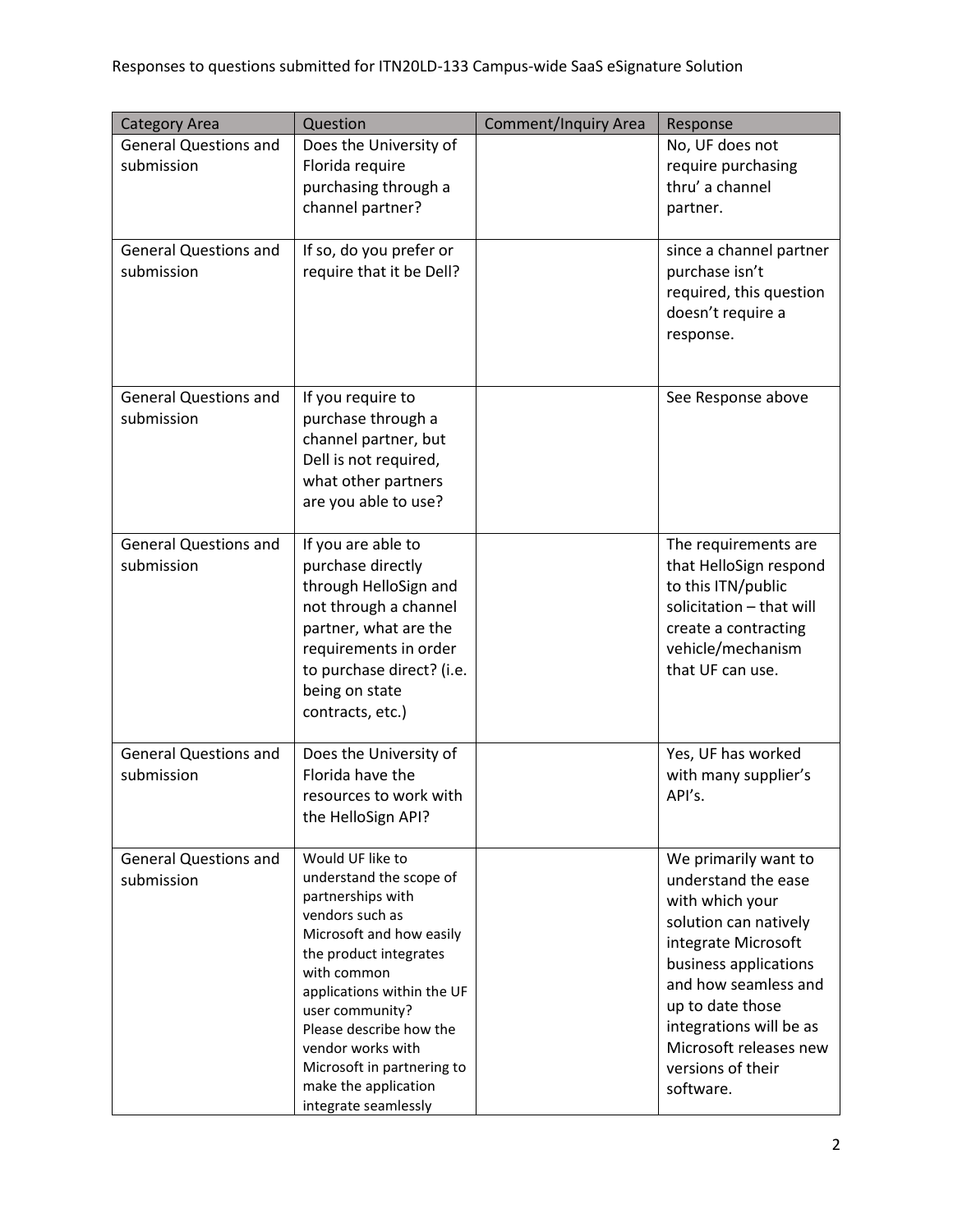| <b>Category Area</b>                                                                     | Question                                                                                                                                                                                                                                                                    | <b>Comment/Inquiry Area</b>                                                                                                                                                                                                                                                                             | Response                                                                                                                                                                                                                                                                                                                                                                            |
|------------------------------------------------------------------------------------------|-----------------------------------------------------------------------------------------------------------------------------------------------------------------------------------------------------------------------------------------------------------------------------|---------------------------------------------------------------------------------------------------------------------------------------------------------------------------------------------------------------------------------------------------------------------------------------------------------|-------------------------------------------------------------------------------------------------------------------------------------------------------------------------------------------------------------------------------------------------------------------------------------------------------------------------------------------------------------------------------------|
| <b>General Questions and</b><br>submission<br><b>General Questions and</b><br>submission | Would UF like the<br>capability of<br>downloading<br>documents<br>immediately from the<br>cloud environment<br>upon completion?<br>Would UF like the<br>capability of mass<br>transmission of a single<br>document to a user<br>community?<br>i.e.: waivers for an<br>event |                                                                                                                                                                                                                                                                                                         | Yes<br>Yes                                                                                                                                                                                                                                                                                                                                                                          |
| Attachment A                                                                             | Can you please share<br>the use case for this<br>requirement?                                                                                                                                                                                                               | <b>Multiple Email</b><br><b>Addresses/Signatures</b><br>The system should<br>permit users to use<br>multiple email<br>addresses, and to<br>choose from<br>among multiple<br>signatures when<br>signing a document,<br>without regard to the<br>address that was used<br>to send the document<br>to them | Some UF staff and<br>faculty have dual roles.<br>For example, a<br>professor at the UF<br>College of Medicine<br>might also be a<br>practicing physician at<br>UF's affiliated<br>hospital. That<br>professor could have 2<br>or more official titles<br>and email addresses<br>(and possibly e-<br>signatures). He/she<br>would need the ability<br>to choose which one to<br>use. |
| Attachment A                                                                             | Please clarify - does<br>this mean University<br>wants an option to<br>allow html input to<br>then be collected into<br>the eSignature<br>document?                                                                                                                         | <b>Web Forms</b><br>The system should be<br>able to allow the<br>University to establish<br>web forms for data<br>collection that can be<br>subsequently imported<br>into an esignature<br>document.                                                                                                    | Yes, we want to build<br>(or use existing) web<br>forms to collect data<br>that can then be<br>imported into an<br>esignature document<br>within your solution.                                                                                                                                                                                                                     |